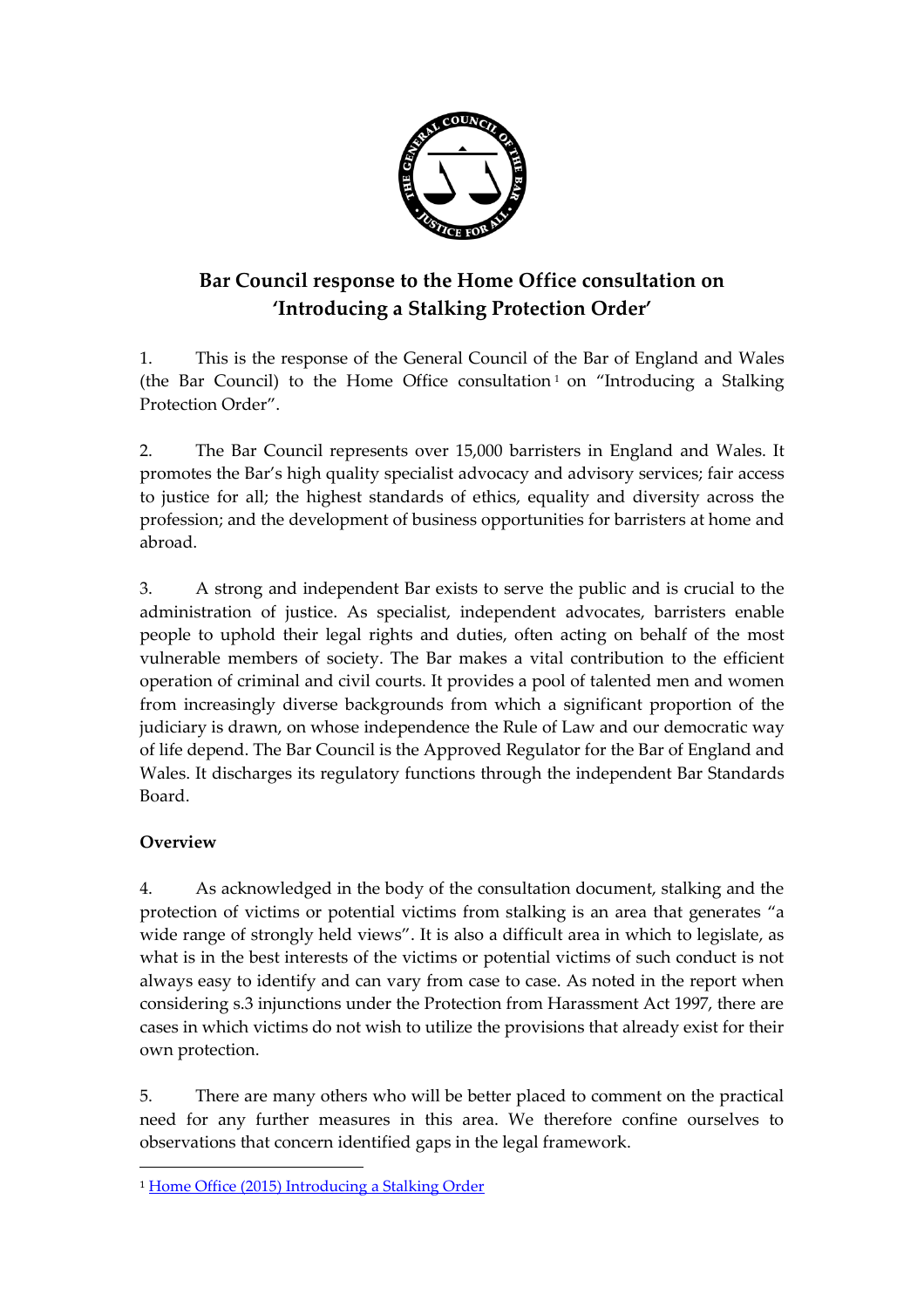6. Taken as a whole, it seems to us that the current legislative framework for dealing with stalking (including what is termed "stranger stalking" in the consultation paper) is comprehensive and flexible enough to meet most situations envisaged in the consultation. The single exception relates to the (perhaps not uncommon) situation where a victim does not wish to apply for a preventive order for fear that it may exacerbate rather than mitigate the situation. In such circumstances, it would seem appropriate to extend the power to apply for preventive orders (e.g. s.3 or 3A injunctions) to the police, in line with what appears to have been a successful pilot in the area of domestic violence.

7. Against that general background, we answer below the specific questions on which we feel we can properly assist.

#### **Questions**

**Q1. Are there orders or injunctions already available that could be used to better effect to address stalking?** 

**a. Do such measures provide sufficient protection to victims of stalking and in particular victims of 'stranger stalking' in advance of a prosecution, or if a prosecution is not yet possible?** 

#### **b. Do you have experience of the use of currently available civil measures in this way?**

8. We do not have direct experience of the practical effect of the full range of orders currently available. However, our analysis of the legal framework is that sufficient legal powers currently exist to protect victims of stalking, including "stranger stalking", with the sole observation made above re: the power to apply for preventive orders.

#### **Q2. What do you see as the restrictions or deficiencies in the use of the currently available measures?**

9. With the exception noted above, our view is that concerns about identifying, assessing and managing risk are likely to diminish with greater resourcing and training of professionals (including police) operating in this area. The consultation paper contains no empirical assessment of the effectiveness of recently introduced measures and initiatives in this area - for example the nomination of a Single Point of Contact dealing with harassment and stalking in police forces. It seems to us that a proper assessment of the impact of these measures would be of benefit to any consideration of the necessity of new legislation.

**Q3. What do you see as the additional features a new Stalking Protection Order might have in order to enhance the range of options available to protect victims?**

**Q4. What restrictions should it be possible to place on a perpetrator to help protect victims through a civil order (new or existing)?**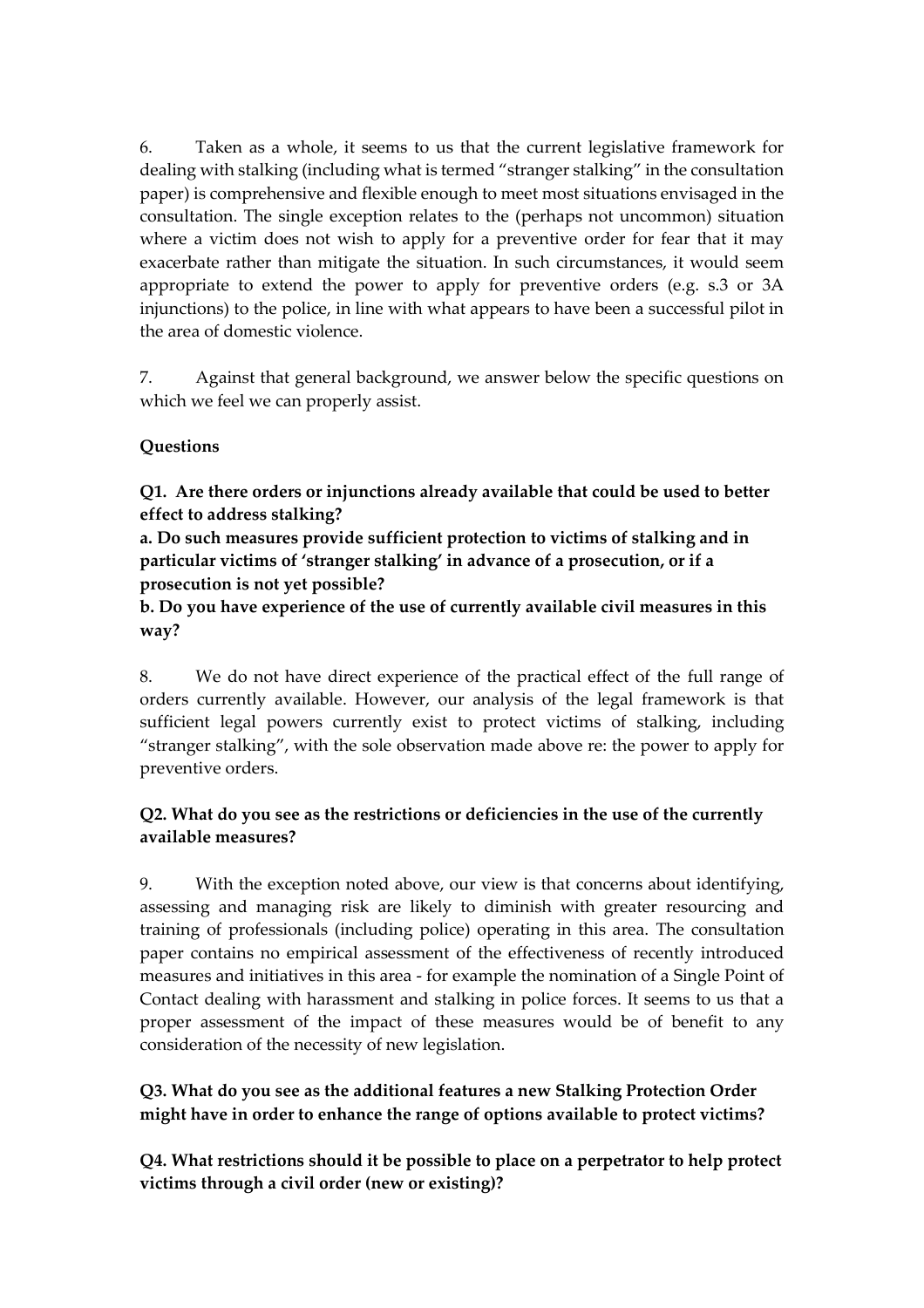#### **Q5. What positive requirements, if any, could be placed on a perpetrator to help break the fixated nature of their offending at an early stage that could be included in a Stalking Protection Order?**

10. These are in our view practical questions on which others – for example behavioural professionals – are better placed to offer an opinion.

# **Q6. If we were to introduce a Stalking Protection Order, what should the penalty be for breaching such an order: should it be punishable as contempt of court and/or as a criminal offence?**

#### **Q7. Do you think any existing civil order in another area would be a useful model for any Stalking Protection Order?**

11. Our view is that any new order introduced would need to be applied for and (if appropriate) granted on the basis of an assessment of necessity to the civil standard. If such an order were to be introduced, it might be appropriate for it to share features of e.g. an Anti-Social Behavioural Order (ASBO) or Sexual Offences Prevention Order (SOPO), including criminal penalties for breach. Conditions of such an order could mirror conditions of bail typically imposed in cases involving ongoing disputes (of a relevant nature) by individuals.

# **Q8. Should any new order specifically protect victims of harassment as well as of stalking?**

12. As noted above, our general view is that there is no need for a new type of order, as (subject to the extension of the power to apply) s.3 injunctions are flexible enough to meet the challenges posed by stalking.

# **Q9. What are the main challenges in identifying cases of stalking at an early stage (as opposed to harassment)?**

13**.** The common features of stalking and harassment that present challenges include (not exhaustively):

- i) the unwillingness of victims to come forward with complaints and pursue them through the court process;
- ii) the potential for counter-complaints from e.g. malicious litigants;
- iii) issues of identity (in "stranger stalking" cases).

# **Q10. What more could be done to support the effective gathering of evidence to bring stalking charges?**

14. This is in our view a practical question on which others (particularly the police and other investigators) are better placed to offer an opinion.